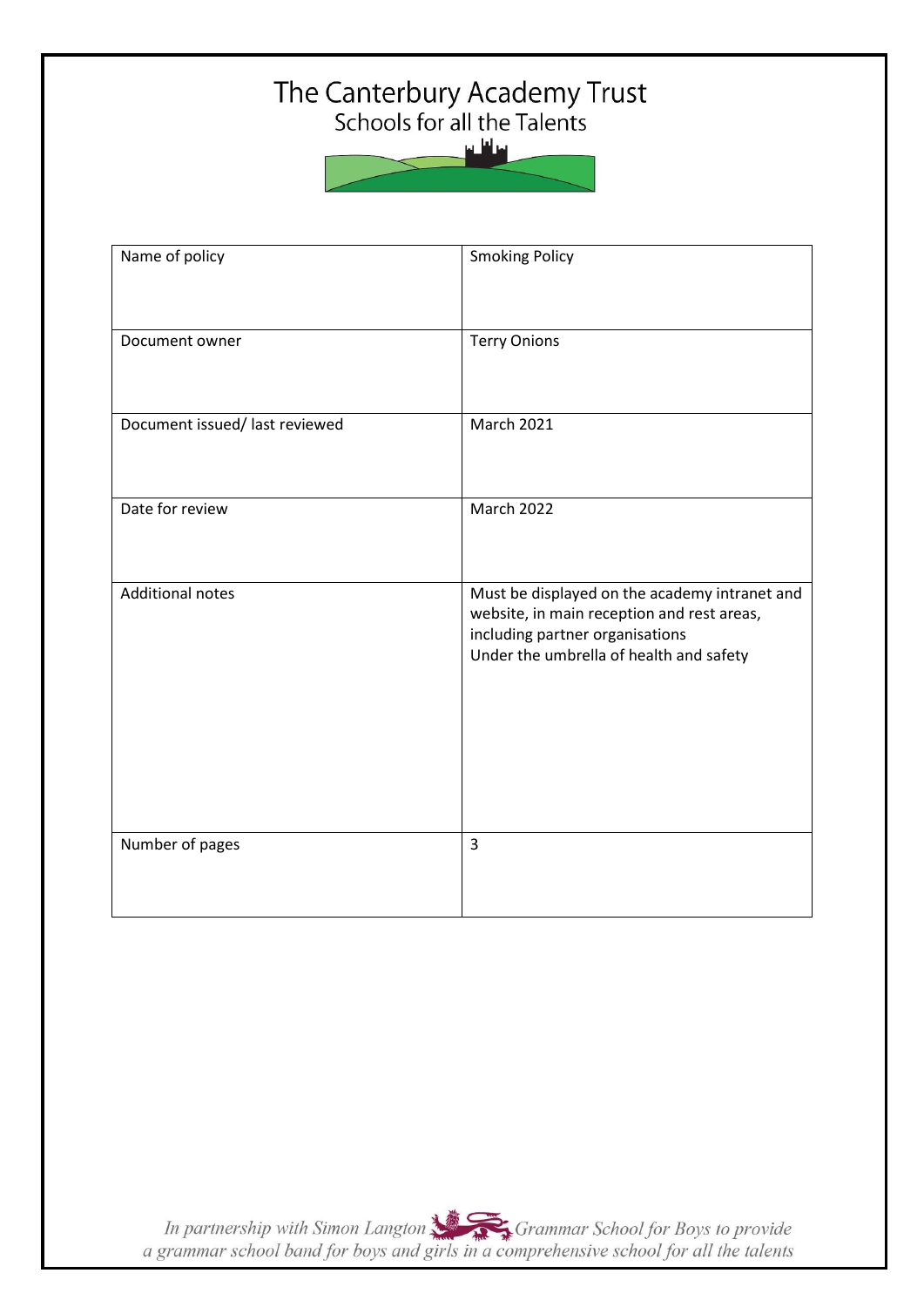# **The Canterbury Academy Trust**

#### **SMOKING (INCLUDING E-CIGARETTES) POLICY Issued July 2007; Last revised March 2020 AIMS**

This policy aims to comply with the law.

The policy aims to give non-smokers the right to work/study in an environment that is free of tobacco smoke and as a 'Healthy School' to promote non-smoking through education and to encourage smokers to cease.

The policy applies to all employees, students, visitors and members of the public whilst in our buildings or on our site.

The Canterbury Academy Trust will also support, where reasonable and practical, employees or students who wish to stop smoking. A number of staff have now been trained in delivering Smoking Cessation Courses, including the possible prescription of nicotine replacement therapy.

#### **The Canterbury Academy Policy Statement**

The Canterbury Academy Trust recognises its responsibilities under the law and therefore:

- Smoking is not allowed in any of the academy buildings or on any of the academy sites.
- Smoking is not permitted in any vehicle, which is used for work purposes.
- The Smoking Policy will apply to any rooms or premises that are hired out for functions.
- Smoking in the buildings is illegal

#### **Smoking outside buildings**

The Canterbury Academy Trust has a no smoking policy, which is applicable to all its sites, including those that are not based on the main campus. Smoking is not permitted inside any of the academy buildings or its perimeters, unless in a designated area. However, adults who work or visit The Canterbury Academy Trust should be aware of their responsibilities as role models to children and thus not smoke at all where children can see them (especially not outside the front gates of schools).

#### **Students**

Students who smoke inside the academy campus will be sanctioned according to the academy behaviour policy. The parents/guardians of such students will be informed by letter that a criminal act has occurred and informed that should the act be repeated then the school will inform the 'enforcement agency' who may issue a fine (Currently between £50 - £200).

#### Page **1** of **3**

**Note: Referrals to pupils/students/child within the policy covers all young people within our care this may on occasions include students from other schools and in the community**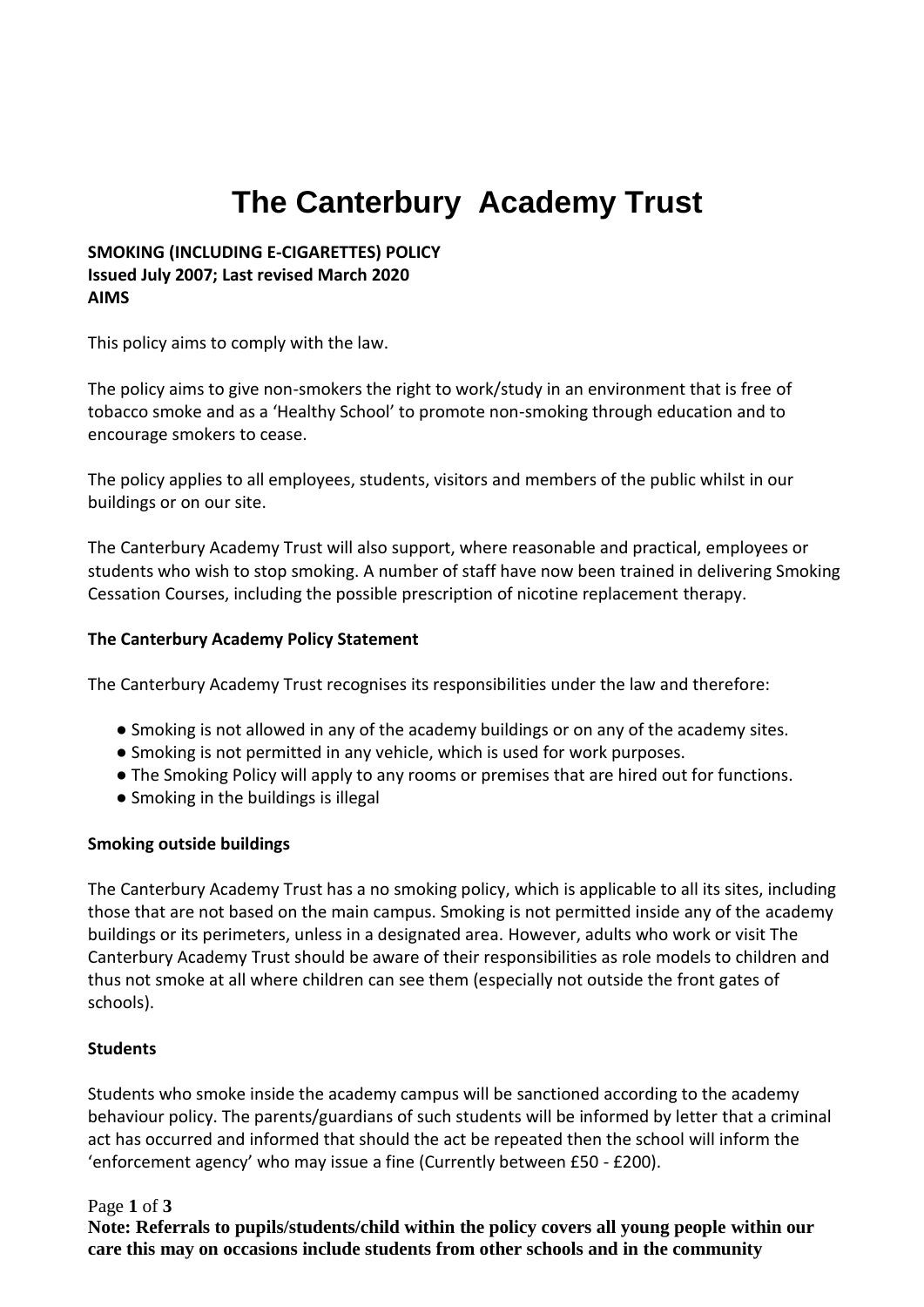Students who smoke will be signposted to support programmes available through the NHS. **Staff**

#### Smoking in Vehicles

Smoking is not allowed in the academy minibuses.

Moreover, although difficult to enforce, smoking in vehicles, which are used for work purposes, is also not allowed.

#### Staff Working for Other Organisations

Staff who are seconded or who work in establishments other than those owned by The Canterbury Academy Trust must follow the policy of the organisation in question with respect to smoking.

#### **Enforcement and Monitoring**

The Executive Principal is responsible for ensuring staff/students are aware of and are encouraged to comply with this policy. Persistent and/or intentional breaches of the policy will lead to disciplinary action under the student behaviour policy/staff disciplinary procedure.

Any visitor to our premises breaking the conditions of this policy will be asked to stop smoking or to leave the premises.

The Canterbury Academy Trust reserves the right to pass the names of people smoking in the buildings of The Canterbury Academy Trust site to the appropriate enforcement agency.

### **This policy will be:**

- displayed in all main reception areas, including the partner organisations on site and staff rooms. It will also be available on the academy intranet and website.
- communicated to all employees, students, parents, contractors and visitors.
- referred to in contracts of employment.
- made available to all new employees as part of their induction.

'No smoking' signs will be clearly displayed around buildings/establishments and within the school minibus.